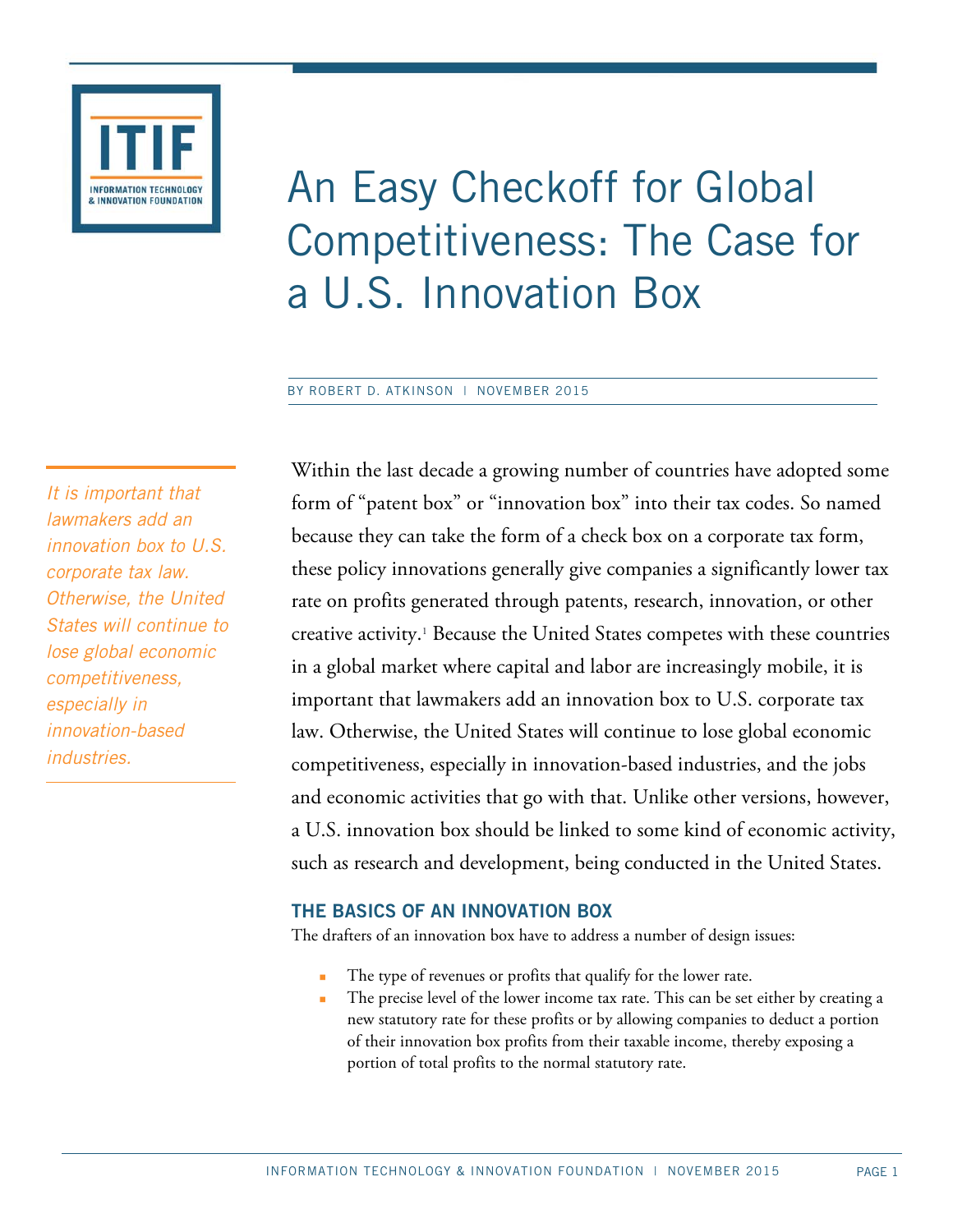The events that trigger the lower rate. This can range from obtaining a patent to conducting research and development.

As the Information Technology and Innovation Foundation (ITIF) has pointed out, countries have answered these questions in different ways.<sup>2</sup> For example, at the beginning of 2015, 11 member states of the European Union (EU), as well as Liechtenstein and the Swiss Canton of Nidwalden, used an innovation box system. Tax rates for eligible income in these countries vary between  $0$  percent (Malta) and  $15$  percent (France).<sup>3</sup> Table 1 describes some of the main provisions of patent or innovation boxes in some major OECD (Organisation for Economic Co-operation and Development) countries.

| Country                  | Year<br>Enacted | Normal<br>Rate | <b>Box</b><br>Rate | Coverage                                                                                                                                                                                                                                                    |
|--------------------------|-----------------|----------------|--------------------|-------------------------------------------------------------------------------------------------------------------------------------------------------------------------------------------------------------------------------------------------------------|
| <b>Belgium</b>           | 2007            | 33.99          | 6.8                | Qualifying patents (excludes<br>trademarks, designs, models, and<br>secret recipes or processes)                                                                                                                                                            |
| <b>France</b>            | 2000            | 38.0           | 15.0               | Patents granted in France, the<br>United Kingdom, or European<br>Patent Office                                                                                                                                                                              |
| Ireland                  | Proposed        | 12.5           | $5.0 - 6.25$       | Patents and property functionally<br>equivalent to patents                                                                                                                                                                                                  |
| Italy                    | 2015            | 27.5           | 13.75              | Patents and property functionally<br>equivalent to patents                                                                                                                                                                                                  |
| <b>Netherlands</b>       | 2007            | 25.0           | 5.0                | Worldwide patents and intellectual<br>property (IP) arising from R&D<br>activities for which the taxpayer has<br>obtained declaration from the Dutch<br>government (trademarks,<br>nontechnical design rights, and<br>literary copyrights are not included) |
| <b>United</b><br>Kingdom | 2013            | 20.0           | 10.0               | Patents granted by the United<br>Kingdom or European Patent Office<br>(excludes trademarks and registered<br>designs) and certain associated IP                                                                                                             |

**Table 1: Patent or innovation box provisions in select OECD countries (Source: Joint Committee on Taxation; Senate Finance Committee)**

#### **THE BOUSTANY BILL**

On July 29, 2015, Representatives Charles Boustany (R-LA) and Richard Neal (D-MA) publicly released a draft of their Innovation Promotion Act of 2015.<sup>4</sup> The bill amends the Internal Revenue Code by adding an innovation box. The draft was praised by the then-Chairman of the House Ways & Means Committee, Paul Ryan (R-WI). It is expected that Mr. Boustany will release a revised bill sometime in early 2016.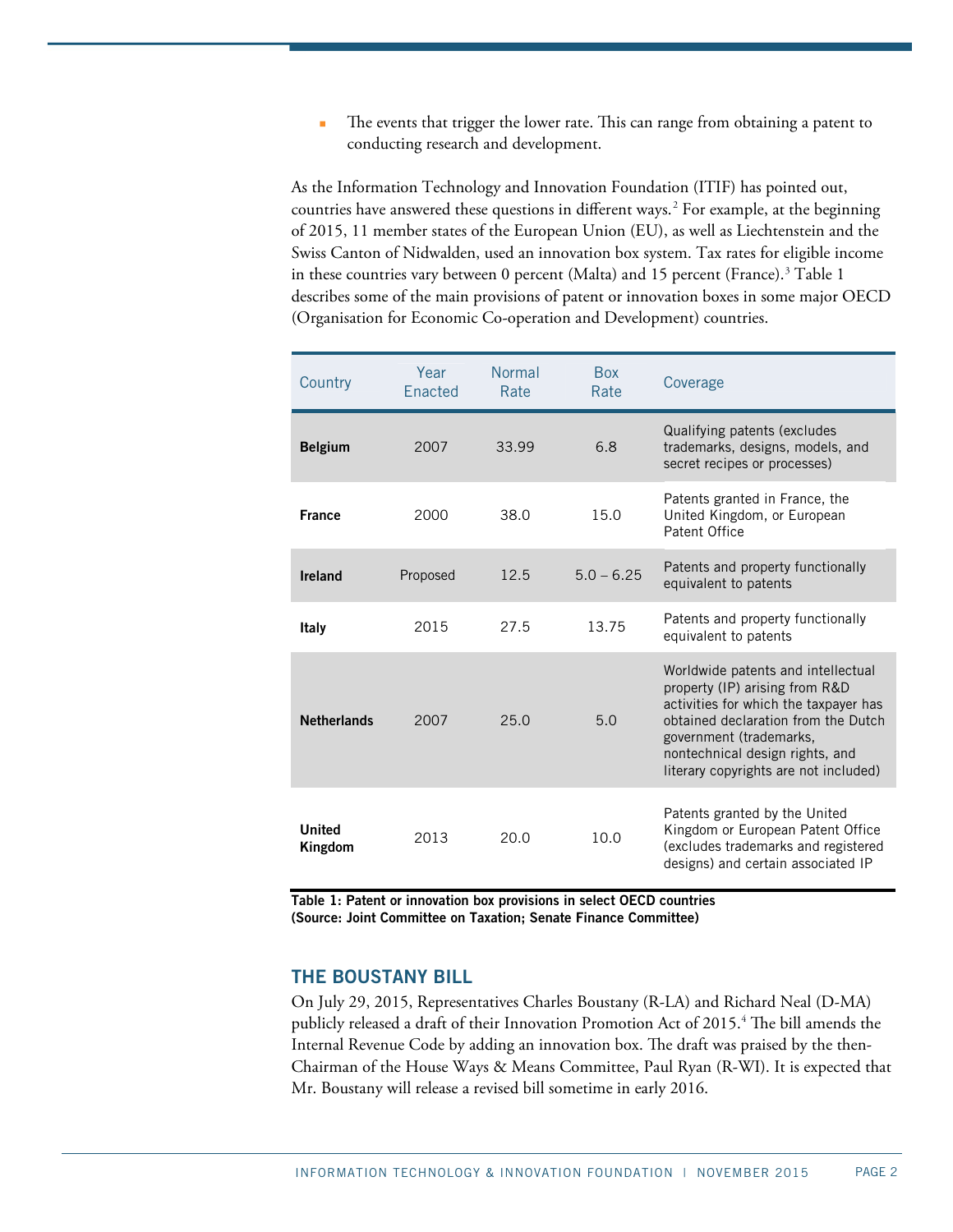Briefly, the current draft allows C corporations to deduct 71 percent of their innovationbox profits from their taxable income. Since the statutory rate is 35 percent, this would result in an effective tax rate of 10.15 percent for any income that qualified for the box. Of course, if eventual corporate tax reform results in a lower statutory rate, the effective tax rate would drop even further, unless the box deduction was reduced in response. The taxpayer could still claim any domestic production deductions (Section 199 of the Internal Revenue Code), research and development deductions (Section 174), or the research and development tax credit (Section 41).

The bill's definition of profits that qualify for the lower rate is fairly broad. Any profits derived from the sale, license, or other disposition of patents, inventions, formula, processes, know-how, film or video tape, computer software, and other similar intellectual property, as well as any property produced using such IP in the ordinary course of a U.S. firm's trade or business would qualify. This seems to include profits from virtually any product derived from innovative activity. However, the bill does not cover services.

The size of eligible profits is directly linked to the amount of research and development (R&D) conducted in the United States. The proportion of eligible profits that qualify for the lower rate would be equal to the ratio of the amount of domestic R&D to total costs (minus cost of goods sold, interest, and taxes), measured over the previous five years. As a result, companies that conduct more R&D in the United States will be rewarded more. Companies for which domestic R&D constitutes a large part of total costs would receive a larger benefit because a larger portion of their normal profits would be included in the box. For example, if, over the previous five years, R&D conducted in the United States constituted 25 percent of a company's total costs as defined above, the company would be eligible to deduct 17.75 percent of its innovation-box profits (one-quarter of 71 percent) from its taxable income. The advantage of tying the incentive to domestic R&D, compared to many foreign innovation boxes, which at the present time have no connection to domestic innovation activity, is that it provides an incentive for firms to conduct more of their global R&D in the United States, which would not only increase U.S. R&D activity, but also likely lead to increased production activity, as some production is closely linked spatially to R&D.

An innovation box bill could also help companies distribute intangible property held by controlled foreign companies (CFCs) to U.S. shareholders by making such distributions a nontaxable event. In recent years, companies have legally transferred large amounts of intellectual property (IP) to low-tax countries such as Ireland and the United Kingdom. Foreign profits are not subject to U.S. tax unless they are repatriated back to the United States. This is one reason over \$2 trillion in profits is currently being held overseas. One purpose of the legislation is to provide an incentive to U.S. companies to relocate much of their IP back to the United States. By lowering the effective corporate rate for IP-derived profits, an innovation box makes it more attractive to keep IP in the United States. To encourage this, any qualifying IP distributed to a U.S. parent would be treated as having a fair market value equal to the CFC's basis in the property. As a result, the U.S. company and shareholders would not realize any taxable gain from the transfer.

*By dramatically lowering the effective corporate rate for IPderived profits, an innovation box makes it more attractive to keep IP in the United States.*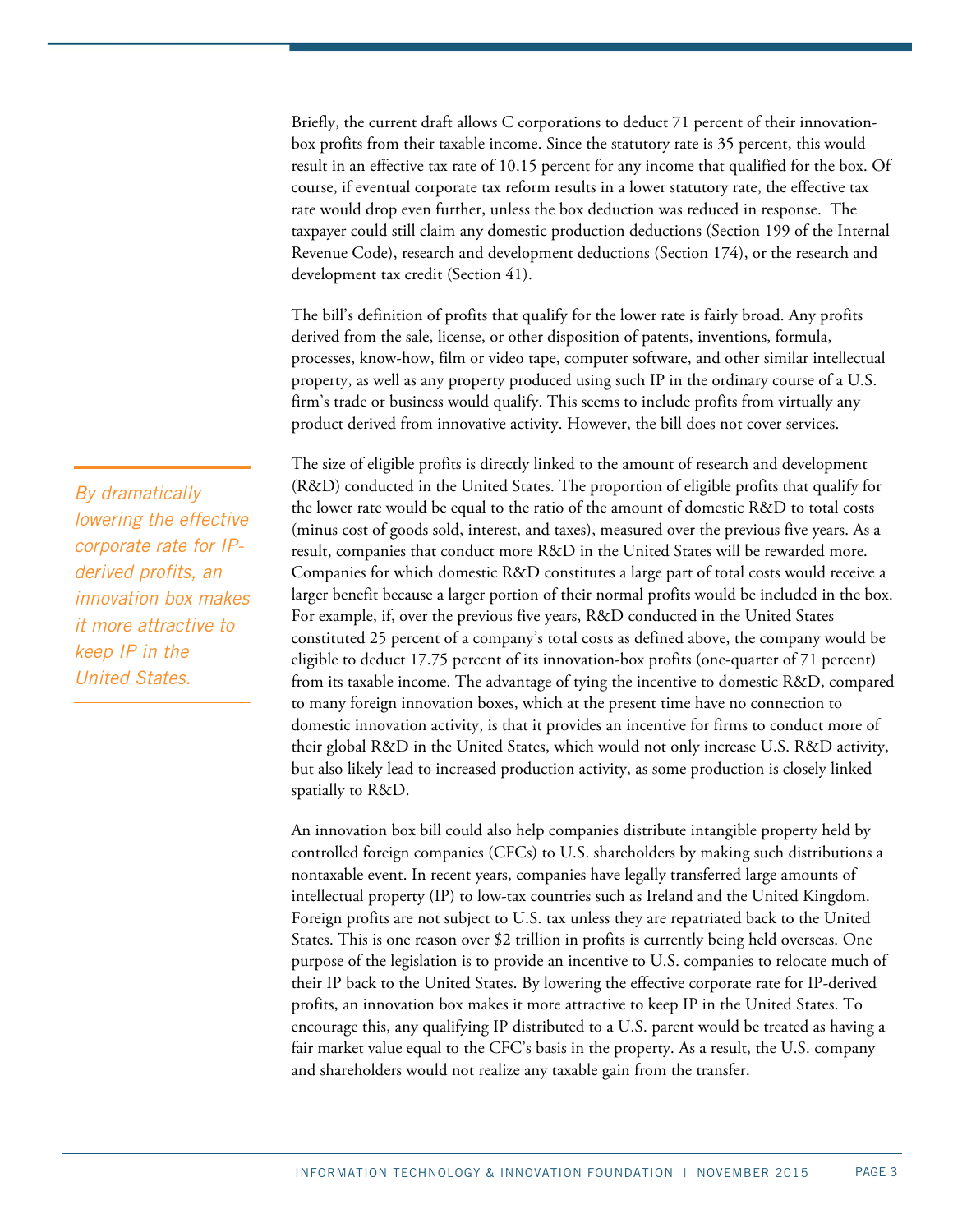However, compared to most other nation's innovation boxes, the current version of the bill provides a lower incentive because only a fraction of a company's innovation profits will qualify for the deduction. This compares with 100 percent of profits in some other countries. The Joint Committee on Taxation's (JCT) technical explanation of the bill uses an example of a company for which domestic R&D equals approximately 25 percent of total costs minus cost of goods sold, interest, and taxes and the R&D-to-sales ratio is 15 percent. The effective rate on all innovation box profits only drops to 28.6 percent. Given that the average R&D-to-sales ratio for U.S. manufacturing is only 3.7 percent and for pharmaceuticals and semiconductors (the two most R&D-intensive industries), 13 percent and 20 percent, the JCT example is likely to be toward the lower end of the spectrum in terms of the effective rate. That is not likely to be low enough in comparison to the tax rate in other countries to cause companies to change where they base their IP. On the other hand, the nexus changes required by the base erosion and profit-shifting efforts discussed below are likely to reduce the attractiveness of foreign innovation boxes.

Representatives Boustany and Neal are seeking responses to several questions about the technical provisions of the bill and are likely to amend it before formally introducing the bill as legislation.<sup>5</sup> Some of the improvements that have been suggested include making profits from services eligible for the lower rate; changing the denominator in the fraction of profits that qualify for the lower rate to total R&D performed (U.S. and global), rather than total costs excluding cost of goods, interest, and taxes; and excluding all normal, marketing, and financial profits from the box.

#### **SUPPORT FROM THE SENATE**

The concept of an innovation box has also received bipartisan support in the Senate. The Senate Finance Committee has been actively studying a large number of tax issues and alternatives. In July, the bipartisan working group focused on international tax reform issued a report that spoke favorably about the concept of an innovation box. The group, co-chaired by Senators Rob Portman (R-OH) and Charles Schumer (D-NY), noted tax changes that other countries have enacted to encourage companies to move more innovative activity to their jurisdictions.6 These include the United Kingdom's plan to enact a new nexus requirement for participating in its patent box.<sup>7</sup>

These changes are in line with the Organisation for Economic Co-operation and Development's (OECD) tentative proposals on base erosion and profit shifting (BEPS), which recommends that businesses be required to show that the business activities giving rise to profits were substantially performed in a country in order to take advantage of its innovation box rules. If widely adopted, these proposals would mean companies could no longer qualify for the lower rates merely by shifting IP around subsidiaries. They would have to move actual activity such as R&D or production into the country. This would pose a greater threat to the tax base of countries that do not offer similar boxes, as it would lead to greater offshoring of R&D or production in order to take advantage of the lower rates. In addition, to the extent U.S. companies cannot or choose not to do this, they would be subject to higher corporate taxes globally, making them less competitive with foreign companies.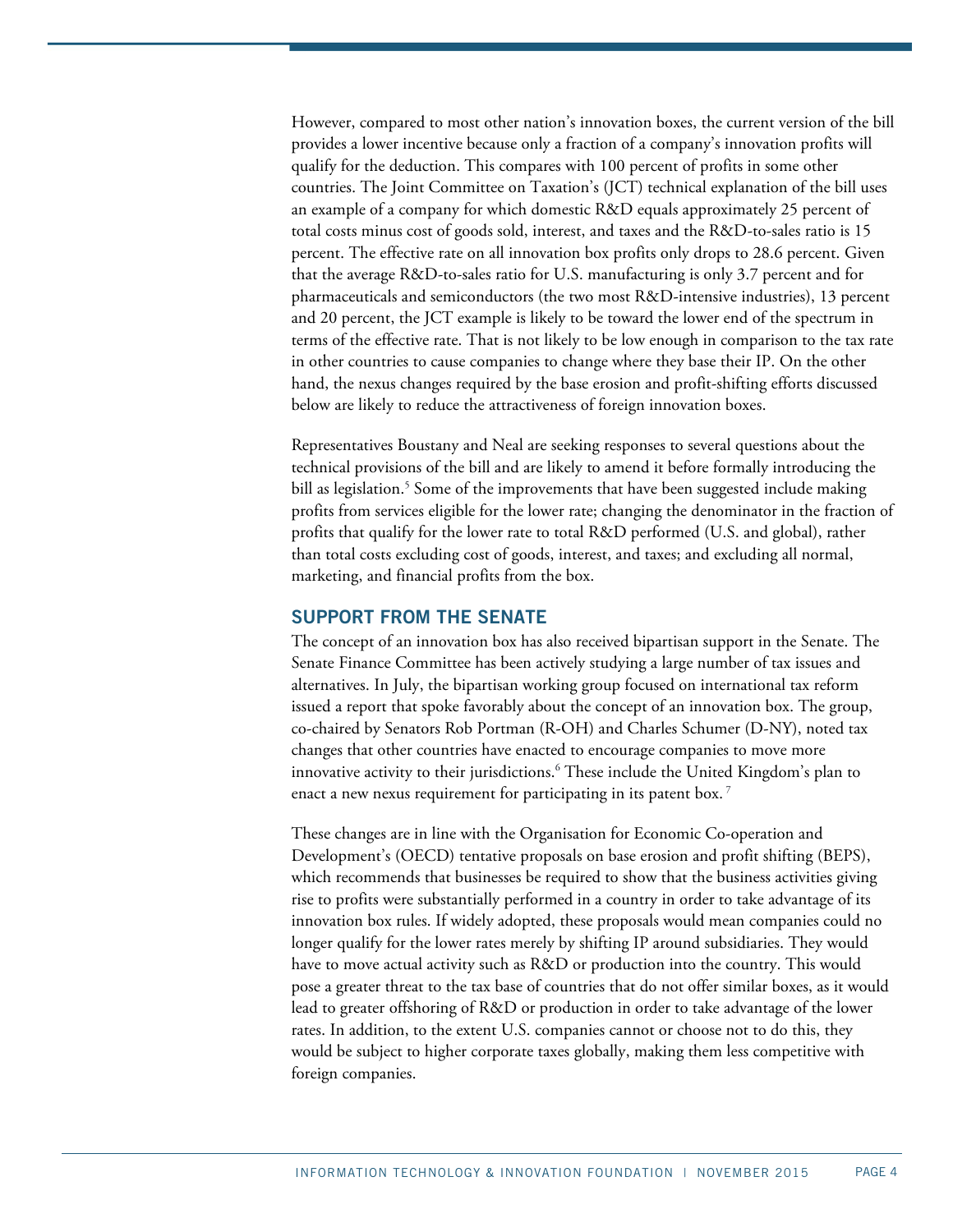The Senate report found that "the anticipated impact of the new nexus requirements on innovation box regimes will have a significant detrimental impact on the creation and maintenance of intellectual property in the United States, as well as on the associated domestic manufacturing sector, jobs, and revenue base."8

The discussion of the topic ended with the statement that:

The co-chairs agree that we must take legislative action soon to combat the efforts of other countries to attract highly mobile U.S. corporate income through the implementation of our own innovation box regime that encourages the development and ownership of IP in the United States, along with associated domestic manufacturing. They continue to work to determine appropriate eligibility criteria for covered IP, a nexus standard that incentivizes U.S. research, manufacturing, and production, as well as a mechanism for the domestication of currently offshore IP.9

This sentiment was echoed by the Task Force on Corporate Reform, co-chaired by Senators Ben Cardin (D-MD) and John Thune (R-SD), which discussed an innovation box, as well as making permanent a strengthened R&D tax credit, as policies to promote domestic innovation.10 That report noted the advantage that the United States has in implementing an innovation box. Because of their mutual obligations, members of the European Union (EU) cannot condition the benefits of an innovation box on economic activity located within their territory as opposed to that of any other EU member. The United States does not face this restriction and therefore can capture more of the economic activity qualifying for the box.<sup>11</sup>

#### **WHY AN INNOVATION BOX WOULD BENEFIT THE UNITED STATES**

Despite the fact that there is considerable support in both the House and Senate for some kind of innovation box, the concept of an innovation box has been attacked by some conservatives and liberals. These disputes hinge in part on ideology and values, but also in part on differences about what will happen without one.

For some conservatives, innovation boxes are simply another way for government to distort the workings of the market. For instance, a report by the Heritage Foundation correctly emphasizes the importance of a lower statutory rate and moving to a territorial rather than a worldwide system. Its main objection to the innovation box is that it skews the tax code by taxing some industries at a lower rate than others. In their view, all economic outcomes should be determined by the market alone, not by government policy.12 But there is no reason why this should be true. For instance, the dead-weight loss from the corporate tax is much smaller for industries where the response of economic activity to tax rates is relatively inelastic. These industries should face a relatively higher tax rate relative to other industries. Similarly, some companies and economic activities have a much easier time relocating to another country, and taxing them at the same rate as other activities will mean at the margin that the United States will lose more of them to other nations. Finally, some economic activity, such as research, delivers large social benefits—what economists call externalities—while others do not. This is why both political parties have long supported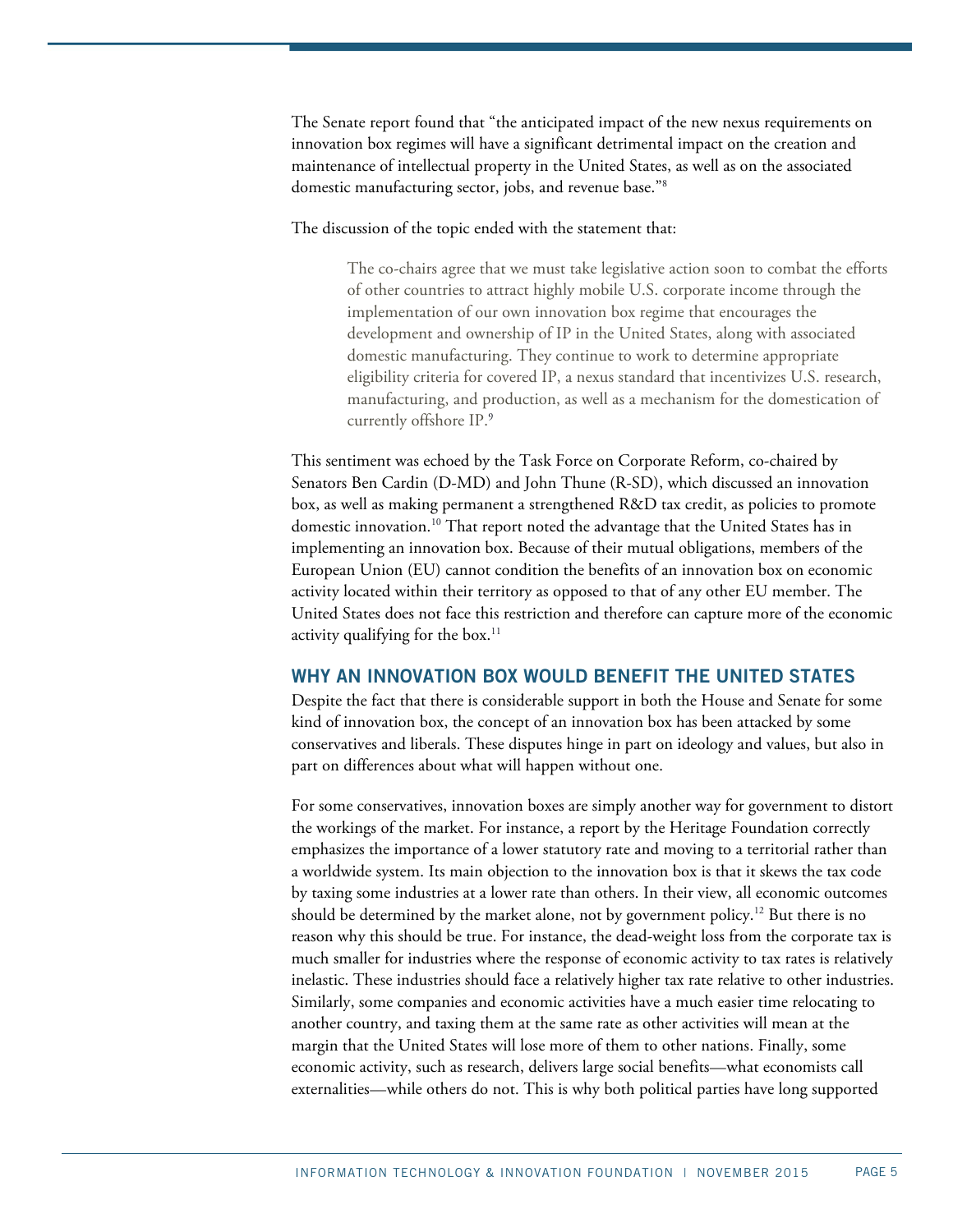taxing research and experimentation at lower rates than other activities through the R&D tax credit. Moreover, if Heritage were intellectually consistent, then it would not favor allowing firms to expense capital costs, as this would rewarding certain kinds of activities (i.e., investing in long-life capital assets) more than others and hence "distorting" the market.

Heritage's argument also ignores a fundamental reality of the global marketplace. Other nations already influence economic outcomes in globally traded sectors. In these sectors, such as advanced manufacturing, information industries, life sciences, and others, U.S. companies face heavy competition from overseas. That competition is intensified by tax policies, such as innovation boxes. Refusing to engage in tax competition for firms in traded sector industries will mean that U.S. firms lose global market share, the trade deficit will increase, and U.S. workers will lose good jobs.

Moreover, one reason other nations adopt policies like innovation boxes, which seek to lower taxes on traded sector firms, is because they are relatively sensitive to tax rates. Still others are critical to delivering the innovation and productivity improvements that drive higher living standards.

Tax law should actively reward and encourage those industries that depend heavily on research and investment as well as those that face significant competition from foreign companies. Otherwise we will see less investment in the United States and a gradual movement of market share and companies overseas. The primary benefit of a well-drafted innovation box is that it encourages the kind of economic activity that strengthens the country. The argument against an innovation box might be stronger if many of our international competitors were not actively trying to lure U.S. companies abroad by enacting boxes of their own. The OECD's recent agreement to require that companies also move tangible economic activity in order to benefit from the low rate will only increase this pressure.

Another argument Heritage makes against the innovation box is that it adds to the complexity of the tax code. This is no doubt true, but simplicity is only one goal of tax reform and should not come at the expense of effectiveness. In some cases, such as the innovation box, the cost of complexity can be more than offset by the social benefits of encouraging more innovation and keeping companies in the United States. A recent study by Ike Brannon and Michelle Hanlon surveyed the chief tax officers of large biotech and pharmaceutical companies and asked them how an innovation box would affect their business strategy.13 The responses suggested that an innovation box would increase the probability that companies would keep their intellectual property and related production in the United States. Companies in these industries are currently moving abroad, either though inversions or outright takeovers. According to the survey, roughly half of the companies that were profitable (and therefore subject to corporate income taxes) had already relocated patents overseas to take advantage of patent-box systems. One-third of the companies had also moved some of their manufacturing abroad. In response to a hypothetical U.S. innovation box, 40 percent indicated that they would relocate foreign research to the United States. Identical percentages said they would relocate manufacturing

*Tax law should actively reward and encourage those industries that depend heavily on research and investment as well as those that face significant competition from foreign companies.*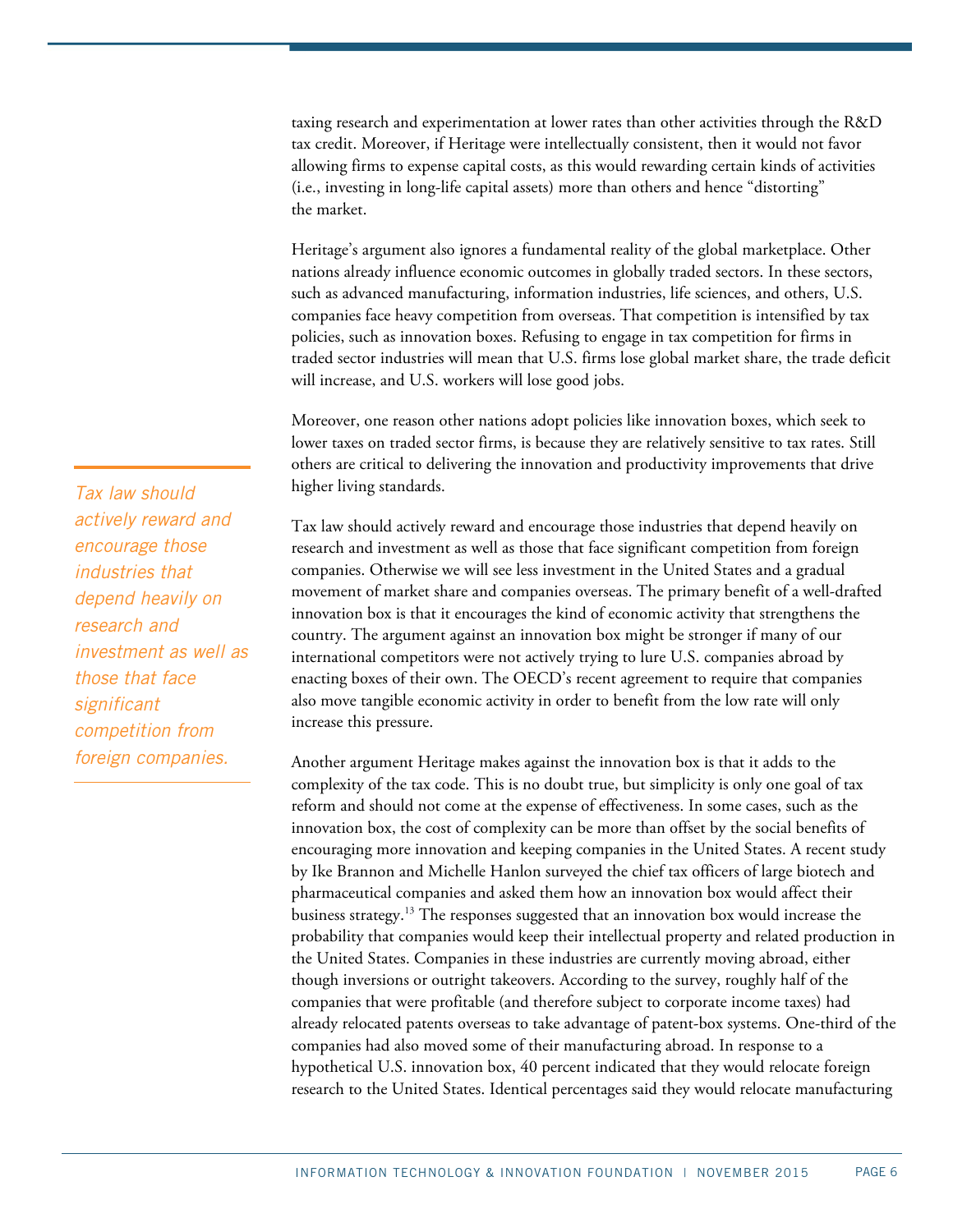processes and operations back to the United States. Likewise, a recent study by the European Commission looked at the evidence on patent boxes.<sup>14</sup> It found that patent boxes were generally effective in attracting patent income to a country, especially if the definition of qualifying income was broad.

Finally, Heritage argues that comprehensive corporate tax reform can deliver even greater benefits. For instance, the Heritage report states: "Congress should focus first on lowering the tax rate, moving to a territorial system, and making 50 percent expensing permanent (as a first step toward full expensing)."15 But the real question is what would have a larger economic benefit: a dollar of tax expenditure going to lower the statutory rate or a dollar going to an innovation box. We believe that, given the importance of innovation and global competiveness to the U.S. economy, this more targeted reform would provide greater overall economic benefits. Moreover, in the new BEPS era defined by the OECD, there is a real risk that foreign governments will use the BEPS requirements to either tax these foreign held profits or force U.S. companies to move operations there. Waiting for the possibility of comprehensive corporate tax reform passing in order to address BEPS is a risky strategy that may come too late.

If the right criticizes the innovation box for "picking winners" and making the code more complex, the left complains simply that it cuts taxes on corporations and as such is unfair. For example, the Center for American Progress (CAP) also published a report critical of innovation boxes.<sup>16</sup> While Heritage wants to tax all companies in all industries the same, CAP and others on the left want to increase taxes for all companies in all industries, and rightly sees an innovation box as going in the opposite direction. The CAP report can support higher taxes for U.S. business because it refuses to accept that the United States faces a serious problem in the form of international tax competition. At the same time, it criticizes companies for taking advantage of lower tax rates abroad, implicitly ascribing this to lax morals rather than rational profit maximizing. In this view, placing intellectual property abroad, inversions, and foreign takeovers occur because executives are greedy, not because the United States has the highest combined corporate tax rate among OECD countries and a very high effective tax rate as well.<sup>17</sup>

The CAP report also engages in a little sleight of hand that is common to defenders of the status quo. On the one hand, it argues that the current tax code does not hurt U.S. multinationals because the high U.S. tax rate does not apply until foreign profits are repatriated. Indeed, multinationals have an advantage over domestic companies that have to immediately pay the high rate on all of their earnings. On the other hand, it assumes that all of these foreign profits will eventually come back to the United States, reducing the economic burden of deferral and resulting in large expected tax revenues that will be lost if we move to a territorial system. The truth is somewhere in the middle. Many U.S. companies have managed to lower their effective tax rates. But they have done this only by moving a large amount of activity overseas and then keeping the resulting profits there for an indefinite time. If one assumes that these and future profits will never be repatriated, then the cost of tax reform is much lower.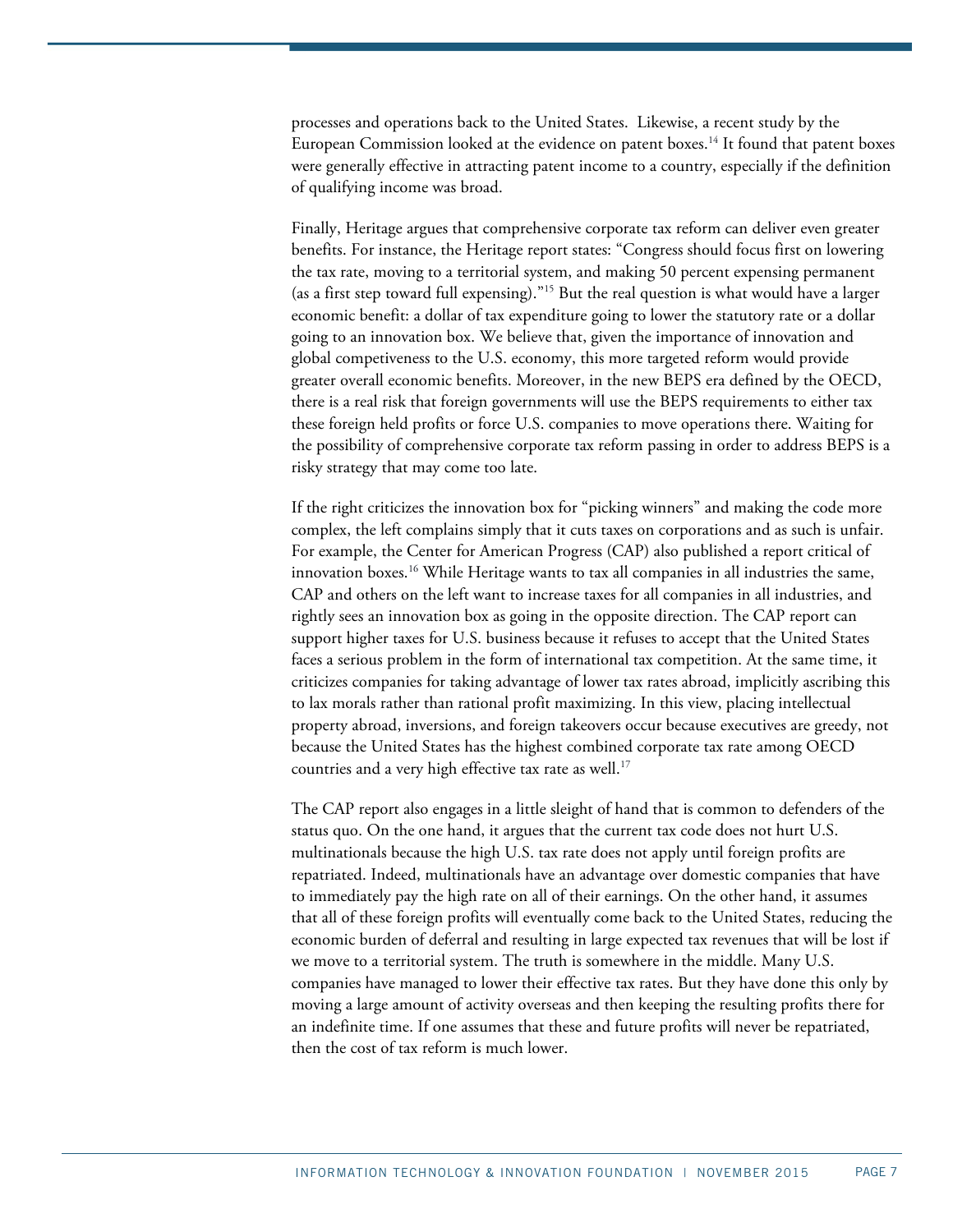A related argument from some on the left is that an innovation box is corporate welfare. But corporate welfare is giving corporations something in return for nothing. If properly designed, an innovation box is an incentive linked to a company innovating in the United States, which produces jobs, most of them paying well above the median wage level. Moreover, as long as the United States is in the race for global innovation advantage, policymakers have no choice but to provide a competitive environment in which firms will choose the United States as a home for their innovative activity, including production.

*American companies are relocating their IP and even their headquarters abroad, and our competitors are considering making their lower rates contingent on placing more productive activity in country.* 

Finally, some critics argue that if the goal is to spur more innovation then it would be simpler and better to just increase the R&D tax credit. This is a false choice. R&D tax incentives are an important component of an effective national innovation strategy. Innovation boxes differ from R&D incentives, though, because they provide firms with an incentive for commercialization of innovation, rather than just for the conduct of research. Commercialization is a key driver of economic growth and jobs. Therefore, creating tax incentives linked to success at commercializing innovation is an important strategy for growth, competitiveness and job creation. Moreover, an expanded R&D credit something we should do as a nation—would not address the challenge presented by the new OECD rules that now will encourage countries to pressure U.S. companies to move R&D and related economic activities to other nations to quality for lower IP taxes. A well designed innovation box would address this.

## **CONCLUSION**

Congress and the administration have been debating tax reform for the past seven years. Meanwhile, American companies are relocating their IP and even their headquarters abroad, and our competitors are considering making their lower rates contingent on placing more productive activity in country. If we want to preserve the tax base, while at the same time increasing U.S. economic competitiveness, we need to enact some kind of innovation box now.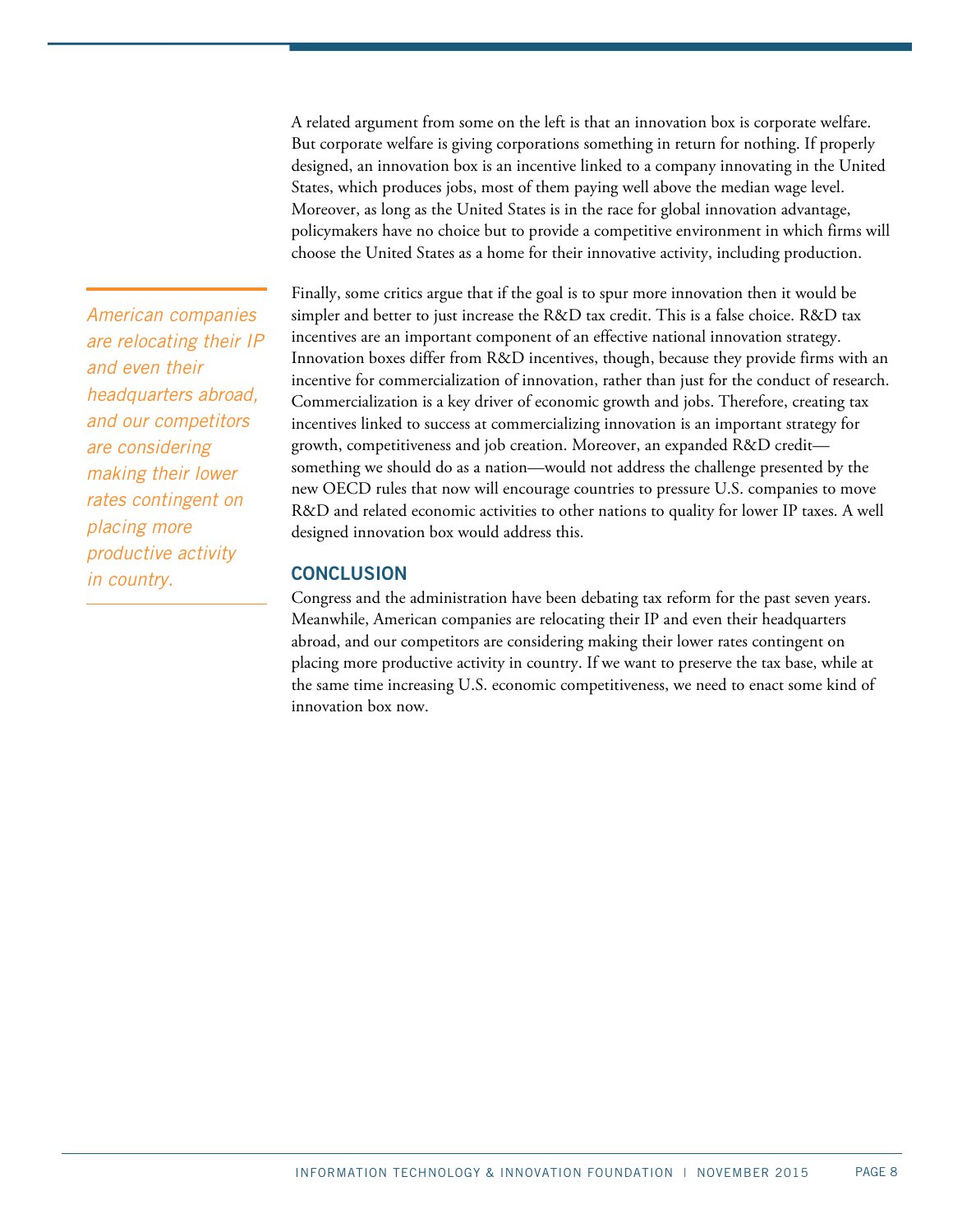### **ENDNOTES**

- 1. Robert D. Atkinson and Scott Andes, "Patent Boxes: Innovation in Tax Policy and Tax Policy for Innovation" (Information Technology and Innovation Foundation, October 2011), http://www.itif.org/files/2011-patent-box-final.pdf.
- 2. Ibid.
- 3. Lisa K. Evers, "Intellectual Property Box Regimes," European Parliament, Directorate-General for Internal Policies, October 2015,
	- http://www.europarl.europa.eu/RegData/etudes/IDAN/2015/563454/IPOL\_IDA(2015)563454\_EN.pdf.
- 4. Innovation Promotion Act, H.R. 2089, 114th Cong. (2015), http://waysandmeans.house.gov/wpcontent/uploads/2015/07/Innovation-Box-2015-Bill-Text.pdf. The sponsors also released a section-bysection summary of the bill, available at http://waysandmeans.house.gov/wpcontent/uploads/2015/09/FINAL-TE-Innovation-Promotion-Act.pdf. For a more detailed explanation of the bill and related issues, see "What is an "Innovation Box"? Why Should People Care?" (Washington, DC: U.S. KPMG, September 10, 2015), https://home.kpmg.com/content/dam/kpmg/pdf/2015/09/tnfinnovation-box-sep10-2015.pdf.
- 5. "Innovation Promotion Act of 2015 Requests for Feedback," http://waysandmeans.house.gov/wpcontent/uploads/2015/07/2015-07-29-Boustany-Neal-Innovation-Box-Questions.pdf.
- 6. United States Senate Finance Committee, *e International Tax Bipartisan Tax Working Group Report,* (Washington, DC: July 2015), 75, http://www.nance.senate.gov/download/?id=E1FA3F08-B00C-4AA8-BFC9-7901BD68A30D.
- 7. Organisation for Economic Co-operation and Development (OECD)/G20 Base Erosion and Prot Shifting Project, *Countering Harmful Tax Practices More Eectively, Taking into Account Transparency and Substance,* (Paris: OECD, 2015), http://www.keepeek.com/Digital-Asset-Management/oecd/taxation/countering-harmful-tax-practices-more-effectively-taking-into-accounttransparency-and-substance-action-5-2015-nal-report\_9789264241190-en#page1*.*
- 8. Ibid.
- 9. Ibid, 76.
- 10. United States Senate Committee on Finance, *Bipartisan Tax Report,* 43–49,
- 11. Ibid, 51.
- 12. Curtis S. Dubay, "An Innovation Box for the U.S.? Congress Should Focus on Business Tax Reform Instead" (The Heritage Foundation, August 18, 2015), 5, http://www.heritage.org/research/reports/2015/08/an-innovation-box-for-the-us-congress-should-focuson-business-tax-reform-instead.
- 13. Ike Brannon and Michelle Hanlon, "How a Patent Box Would Affect the U.S. Biopharmaceutical Sector," *Tax Notes*, 146, no. 5 (February 2, 2015); Ike Brannon, "The Case for an 'Innovation Box," *American Enterprise Institute blog*, April 28, 2015, https://www.aei.org/publication/the-case-for-aninnovation-box/.
- 14. Annette Alstadsæter, et al., "Patent Boxes Design, Patent Location and Local R&D," (IPTS working papers on corporate R&D and innovation, no. 6/2015, Spain, 2015),
- 15. Dubay, "An Innovation Box for the U.S.? Congress Should Focus on Business Tax Reform Instead."
- 16. Alexandra Thornton, "Patent Tax Dodge: Why the Patent Box Does Not Answer America's Need for Tax Reform" (Center for American Progress, June 1, 2015), https://www.americanprogress.org/issues/economy/news/2015/06/01/114088/patent-tax-dodge-why-thepatent-box-does-not-answer-americas-need-for-tax-reform/.
- 17. Joe Kennedy, "U.S. Companies Continue to Suffer From the High Cost of Corporate Taxation," https://itif.org/publications/2015/08/28/us-companies-continue-suffer-high-cost-corporate-taxation.